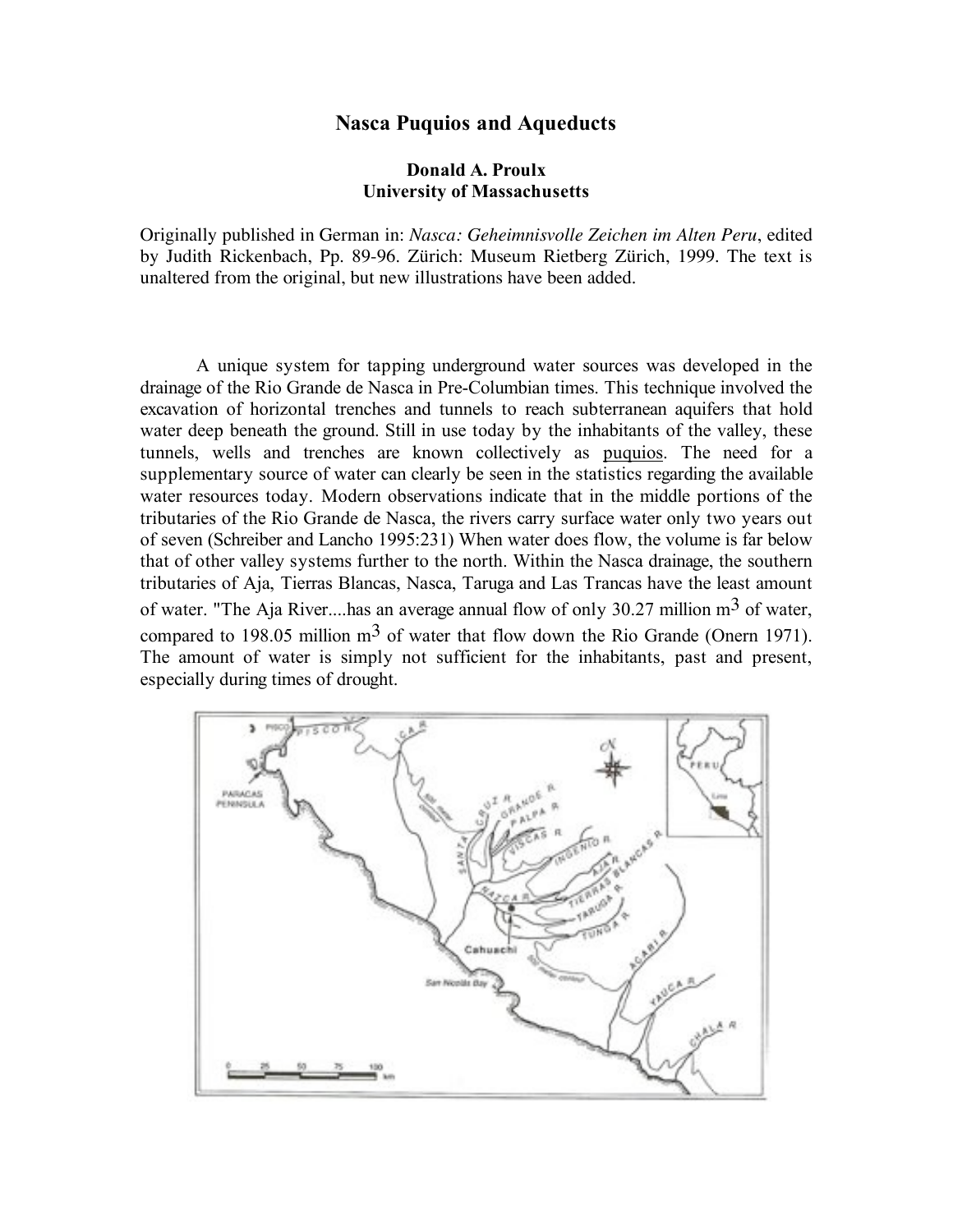The more traditional way of obtaining water for irrigation is to divert the flow from the rivers into acequias or canals and either store the water or disperse it over the fields. This can only take place during the rainy season in the highlands, January through April, when the water flows from the mountains down into the desert river systems. Unless sufficient water can be stored, the populations have meager supplies during the remainder of the year, and during the years when no surface water is present, disaster can occur. The puquios were constructed as an alternative source of water in those times of need.

Before describing the form and use of the Puquios, it is necessary to describe the geological conditions that produced the underground aquifers. Previous scholars have failed to understand the structural geology of the valley and therefore provide misleading information on the source of the water in the puquios. The most recent work on the puquio system is an article by Schreiber and Lancho (1995) in which they state that the water coming down the rivers "drops below the surface" due to the porosity of the deep alluvium in the valley, becoming underground or "influent" streams" which eventually reemerge further down the valleys (Schreiber and Lancho 1995:231). According to their argument, the puquios tap into these underground streams that basically parallel the existing river system.



Profiile after Carlson 2002

On-going investigations by David Johnson, who has considerable experience in geology and hydrology, argue that a series of geological faults cut across the tributaries of the Nasca drainage, trapping water flowing down from higher elevations and conducting it great distances into other parts of the drainage (Johnson 1997). These faults and rock formation changes are generally perpendicular to the rivers, not parallel to them. Thus, the water that "re-emerges" down river at places like Usaca or at Cahauchi often flows from fault systems that have carried the water from other parts of the drainage. This can be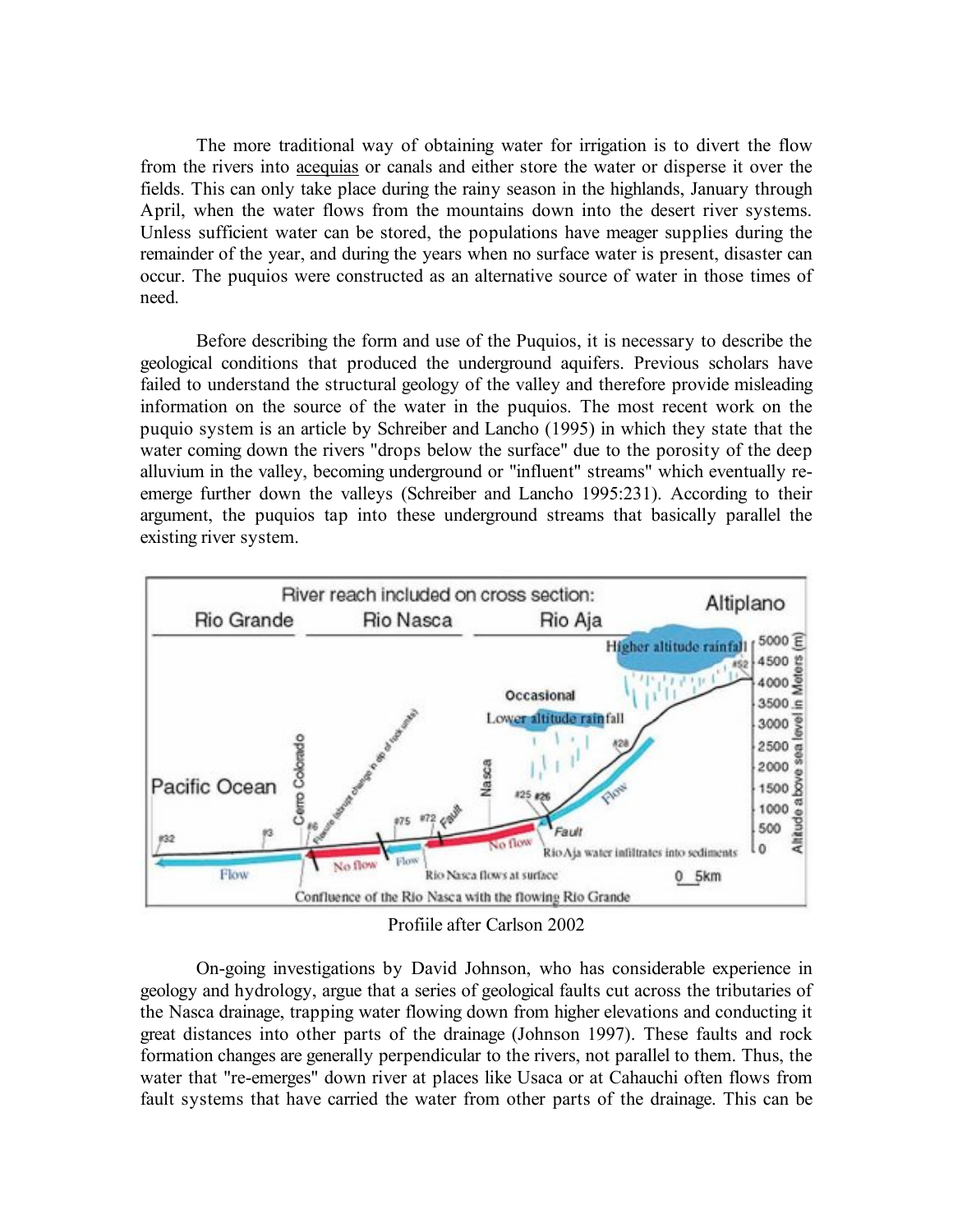demonstrated at the Aja puquio where Johnson and geologist Paul Salchert found wells with water levels approximately 20 meters higher than that of the Aja River. Obviously, since water cannot flow uphill, the aquifer supplying the Aja puquio derived its water from fault systems, not from water below the present river (ibid.:2)

A major fault crosses from north to south between the Nasca and Taruga Valleys and is intersected by other faults crossing from east to west beneath the mountain known as Cerro Blanco. This fault is identifiable on the geological survey map and is visible on the satellite photo of the region. The fault redirects water from the east into the two valleys. Where it enters the Nasca Valley, one finds the Cantalloq puquio and two wells with high rates of flow; where it continues into the Taruga Valley, there are three puquios and a modern well with a high rate of flow. We also find that in places where a valley is higher than the water table of the fault crossing beneath it, water does not enter the valley, it crosses beneath it. For example, the Socos Valley is one of the driest valleys within the drainage. "However the lower valley is exceptionally dry and without wells. The reason for this is a large fault which crosses the valley about six kilometers east of the Pan American Highway. This fault is deep enough to capture the water passing along the valley from east to west and redirect it southward towards the Nasca Valley (Johnson 1997:4).



A typical puquio consists of several parts. A horizontal tunnel or "gallery" is excavated laterally until it intersects with the underground aquifer. The walls of the tunnels are lined with river cobbles without the use of mortar, and at the uppermost end, the water filters between the stones into the gallery (Schreiber and Lancho 1995:234). The roof of the gallery is constructed from either dressed stone slabs or from wooden logs, the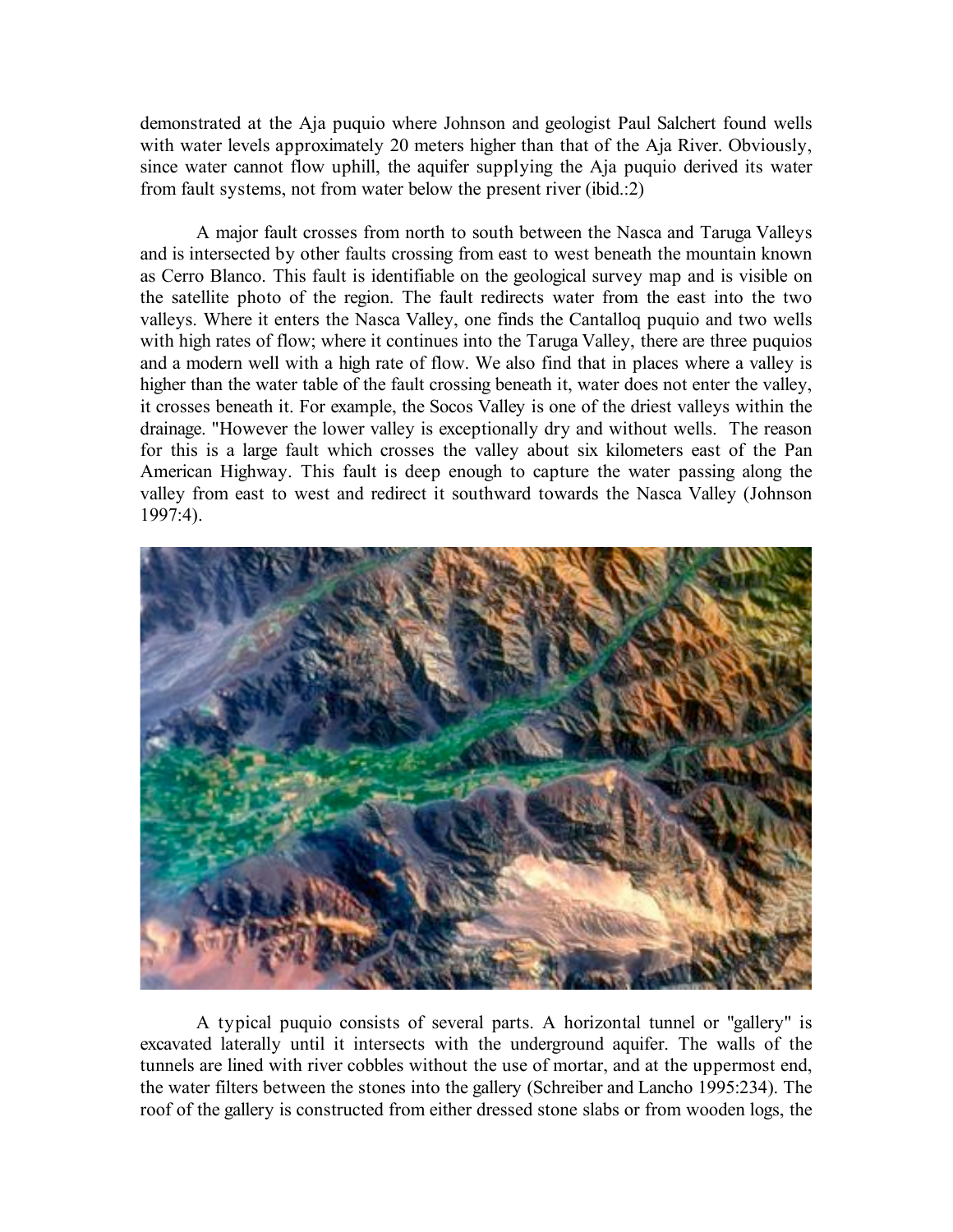

latter having to be replaced at regular intervals (ibid.) Most of these excavated tunnels are relatively narrow, generally less than one meter square, with barely enough room for a crouching person to move through them. Other galleries appear to have been constructed by digging an open trench and then filling it in after building the walls and ceiling of the conduit (tunnel) at the bottom. These tunnels are generally of greater height (about 2 meters) than those made by tunneling through deeper levels to reach the water source. The length of these galleries is quite variable, ranging from a few meters to as long as 372 meters.

Spaced above the galleries at varying intervals are funnel-shaped holes, or ojos, which had several functions. They provided access to the water in the tunnels and thus could be used as wells by the local inhabitants. They also served as

entrances to the tunnels for annual cleaning of the galleries--a task which continues up to the present day. Finally, they provided air and light to the chambers for these workers. The opening of the conical ojos can be as wide as 15 meters on the surface of the ground,



narrowing down to a meter or two at the bottom. Care had to be taken to insure that debris did not wash down the sides of the pit and fill or contaminate the water in the tunnel. It seems likely, therefore, that some type of enclosure or cap may have been placed over the opening when not in use. Several of these ojos have been reconstructed in recent years to include spiral, cobble-stone ramps leading to the bottom, such as those now visited by tourists at Cantalloq in the Nasca Valley. It is not certain that the ancient Nasca people had such elaborate construction in each of the ojos which were spaced between 10 and 30 meters apart and could number in the dozens for each major puquio. According to Schreiber and Lancho, the record number of ojos for a single system is the Totoral puquio in the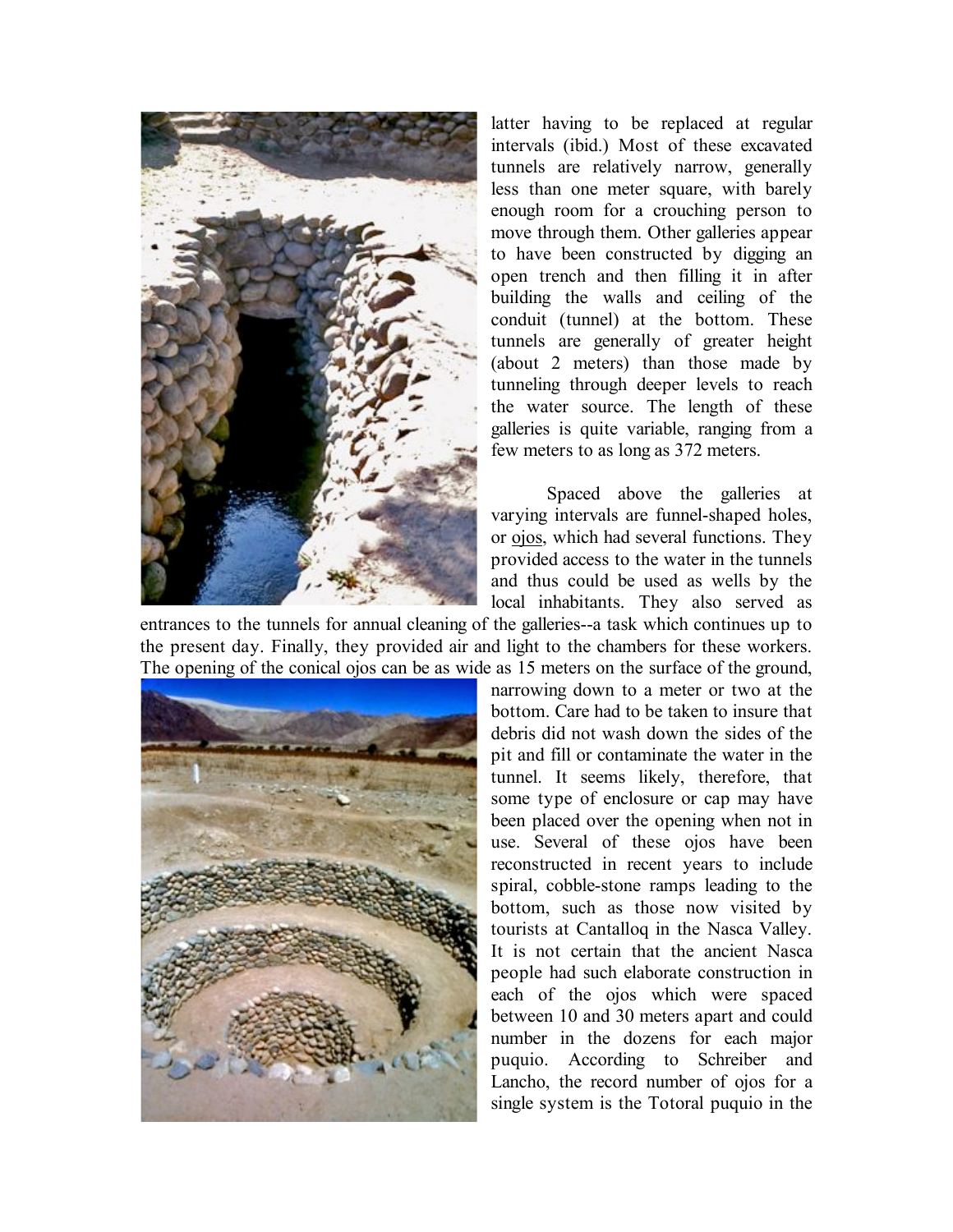Las Trancas tributary (Schreiber and Lancho 1995:244).



The lower end of the puquio system consists of open trenches which emerge from the tunnels allowing public access to the water for drinking, bathing, and washing clothes as well as a means to channel it for agricultural purposes. These trenches or aqueducts are V-shaped, often with terraced sides lined with river cobbles that form retaining walls. The bases of these trenches can be as narrow as a meter and the tops as wide as 10 meters (Schreiber and Lancho 1995:234). In the Nasca Valley, ten of the puquios are open trenches for their entire lengths, indicating that the water table is relatively close to the surface in these locations (ibid.:236). Some of these open trenches can be quite long; one at Achako in the Nasca Valley is over one kilometer in length, while many others are at least a half kilometer long.

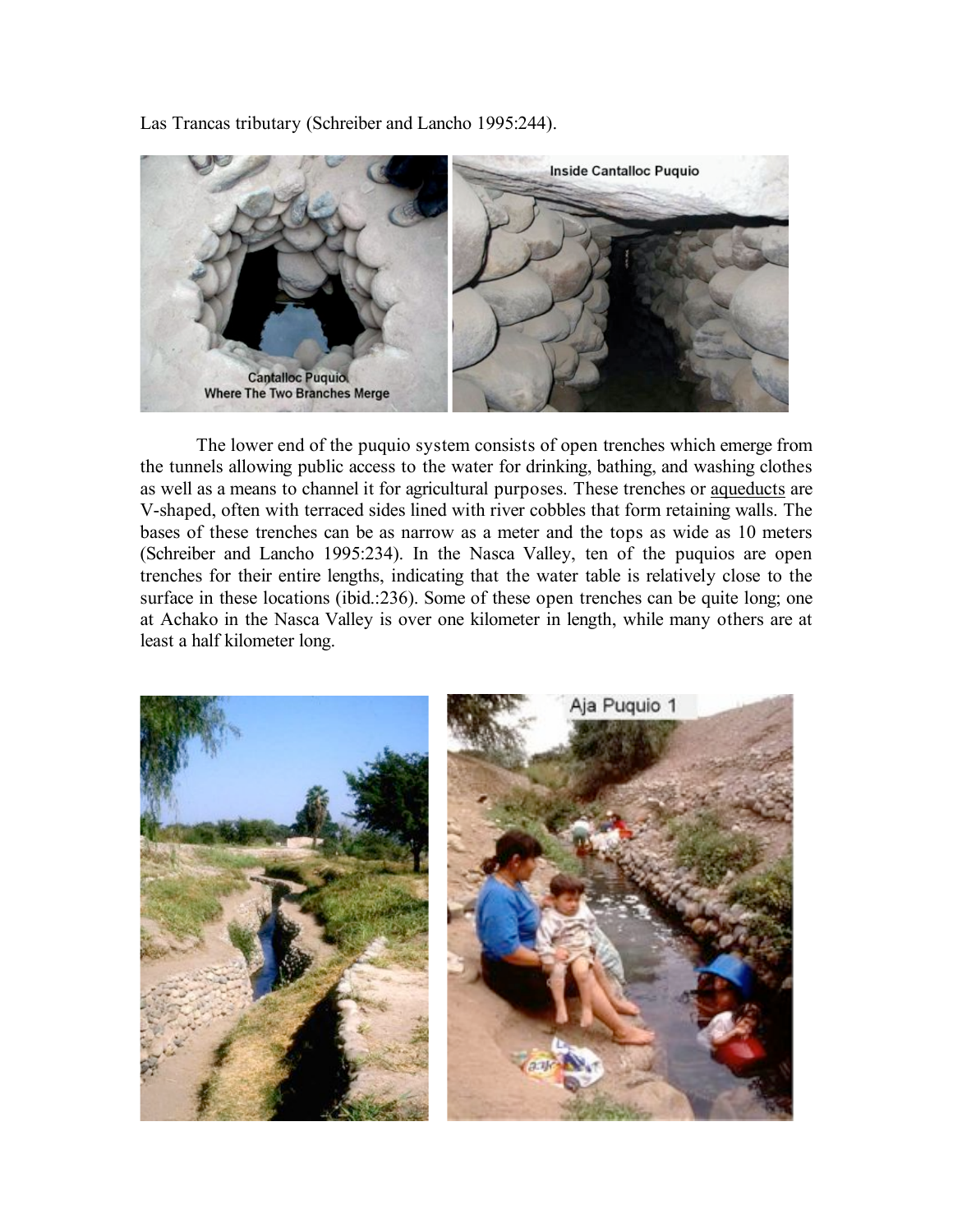Many of the open trenches empty into small reservoirs, or kochas, which serve as wells and as distribution points for directing the water into irrigation canals (acequias) According to Schreiber and Lancho, modern kochas are constantly being renovated sometimes being lined with concrete or having concrete slabs and wooden sluice gates added to them (ibid.:236).

There are 36 puquios still functioning in the Nasca drainage today, 29 in the Nasca Valley, 2 in the Taruga Valley, and 5 in the Las Trancas Valley (Schreiber and Lancho 1995:234). There appear to have been more in the past, perhaps as many as 50, but these have been altered or destroyed. The Puquios are named after the land that they water, e.g. Achako, Aja Alto, Pangavari, etc. They were first mentioned by the anthropologist Alfred Kroeber who worked in the valley in 1926 (Kroeber and Collier 1998) and a few of them were later described by Mejia Xesspe (1939), Regal (1943) and Rossel Castro (1942). The most complete description of the existing puquios was made by Schreiber and Lancho who provide measurements of the galleries and trenches along with other valuable information on their construction and use Schreiber and Lancho 1995). More recently, David Johnson has been conducting his own investigations of the puquios and has argued that where aquifers enter major tributaries, a puquio perpendicular to the aquifer, captures and redirects the water to other puquios in arid regions of the valley. For example, the Aja puquio intersects an aquifer and distributes water to the Curve, Achako and Anklia puquios. Several systems like this exist in the Nasca Valley.



The dating of the puquios has been a matter of much controversy in recent years. It has always been assumed by most Andeanists that they had been first constructed in Pre-Columbian times, if not by the Incas, then by earlier cultures such as the Huari or the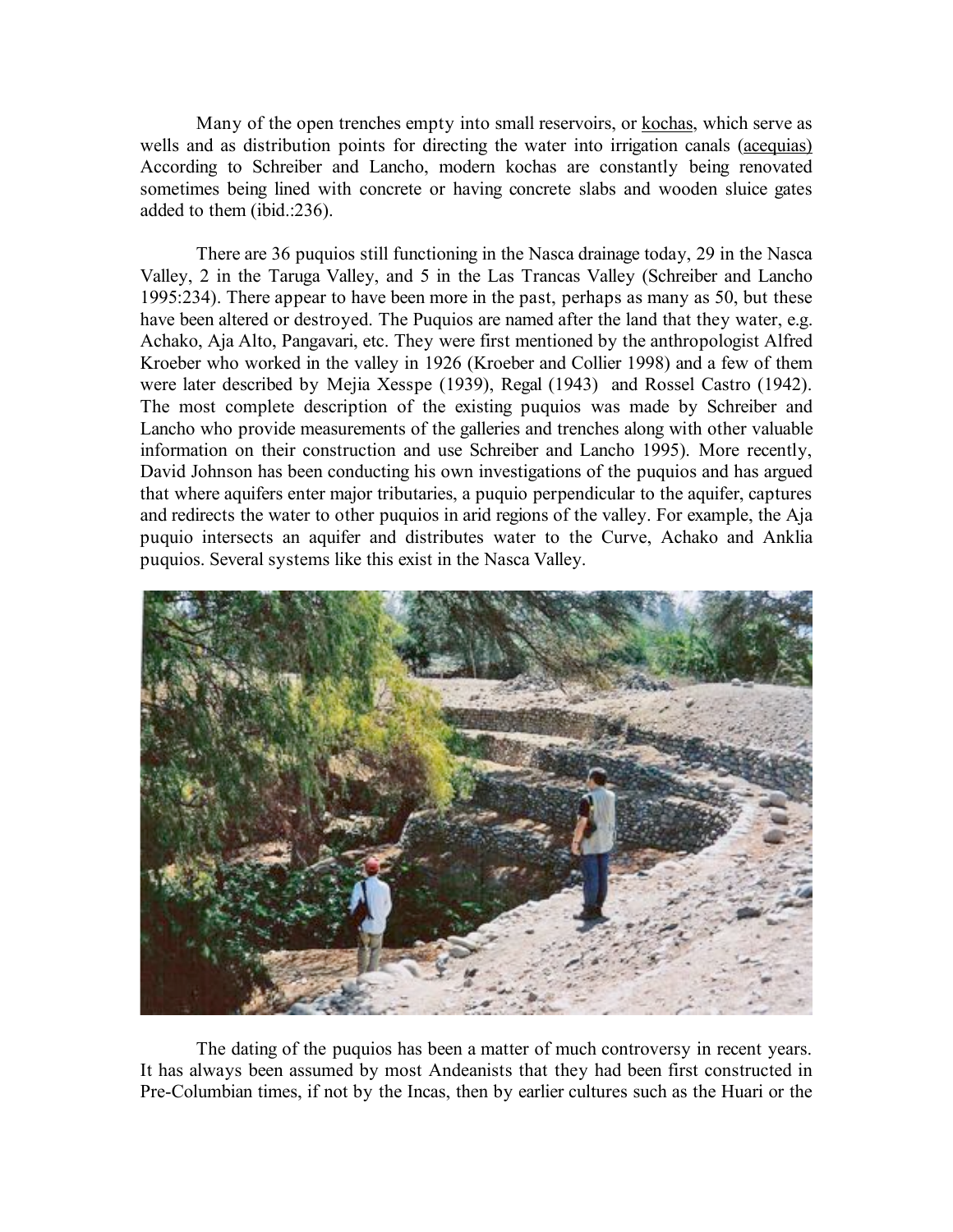Nasca. In 1991, Monica Barnes and David Fleming proposed another view in which they argue that the filtration systems were built by the Spanish during the Colonial period. They point to the use of similar galleries in Iran (where they are known as qanats) from which the Arabs disseminated the technology to northern Africa and eventually to Spain, among other areas. In the New World, filtration galleries are found in Mexico, California and Bermuda in addition to Peru (Barnes and Flemming 1991: 50-51). The authors claim that the galleries in Mexico were constructed by the Spanish in 1526, before they had ever arrived in Peru, using their knowledge of the Islamic qanats present in their homeland. They further argue that the earliest Colonial documents from Peru fail to mention the presence of puquios prior to the seventeenth century, and therefore the puquios in Peru must have been constructed by the Spanish.



Schreiber and Lancho provide a thorough and convincing rebuttal of this view, suggesting that there is ample evidence to demonstrate that the earliest puquios were constructed by the Nasca people in the middle (Phase 5) of their sequence, perhaps as a reaction to a documented drought that occurred at that time (Schreiber and Lancho 1995: 246ff). I will attempt to summarize their rebuttal below and to add some new data which confirms the Nasca dating of the construction.

Schreiber and Lancho point out that of the five Colonial period authors cited by Barnes and Fleming as failing to mention puquios in their chronicles, four of them had never visited the Nasca Valley including Cieza de León (Ibid.) The fifth chronicler, Reginaldo Lizárraga, writing in 1605, was the first to provide a description of the puquios of Nasca, however he attributes them neither to the Incas nor to the Spanish (ibid.) It is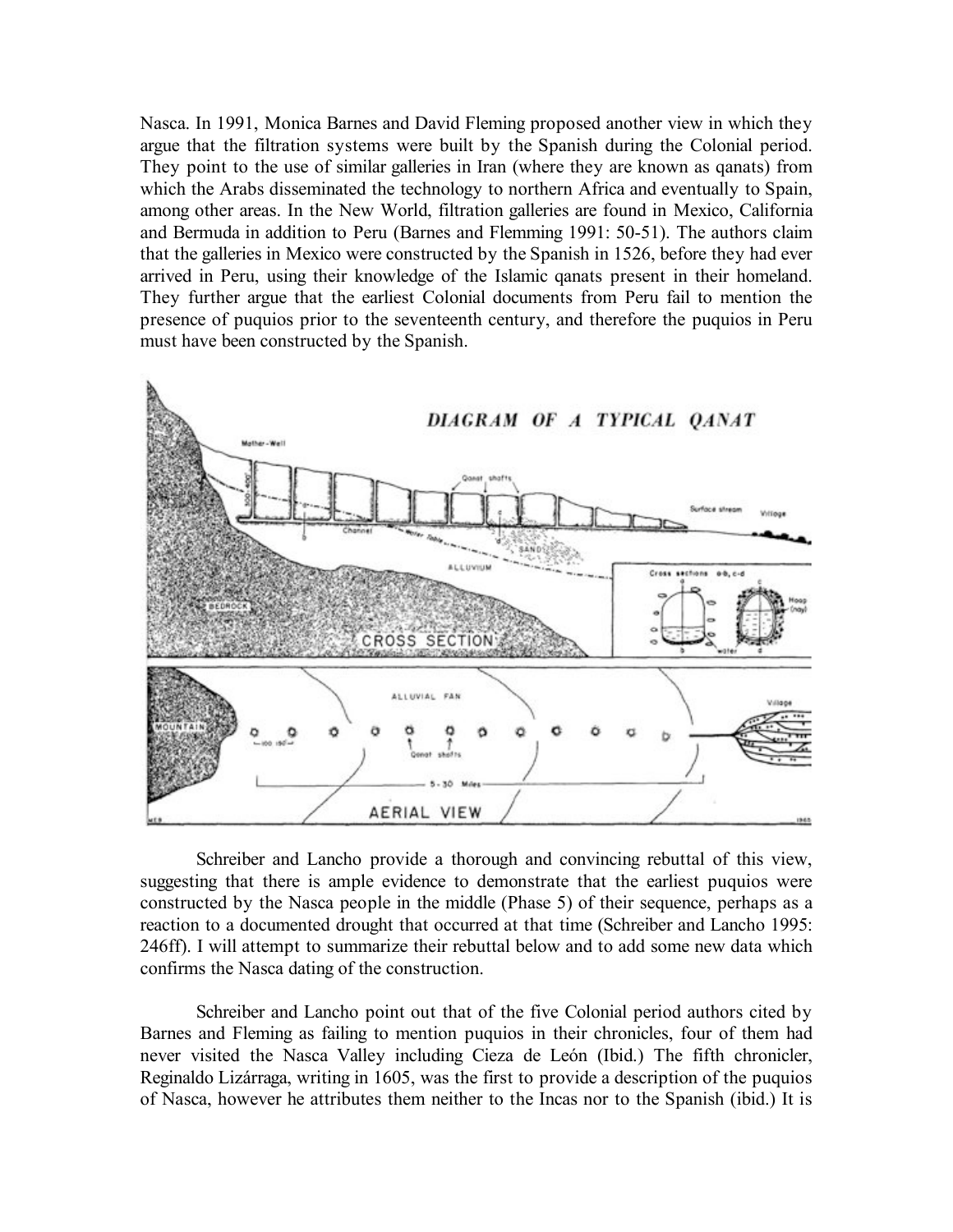significant that, if indeed these galleries had been constructed by his fellow countrymen, why did he not mention this fact?

Because of the ambiguity of the historical documents, we should examine the archaeological evidence as the best means of answering the question of the date of the puquios. There is nothing unique about the architecture of the galleries that could be used to date them to a specific culture, however Dorn has studied the formation of desert varnish on the lintels of the Orcona and Cantalloq puquios, and the dates obtained on this material range between A.D. 552 and 658 (Dorn et al 1992). Since the varnish begins to form on fresh surfaces once the stone is cut, these are minimum ages and fall squarely in the time frame of the Nasca Culture.

The location of archaeological sites in direct association with the puquios also provides evidence for the early construction of these works. Although early populations avoided living on the fertile valley floor, the excavation of the trenches for the outflow from the galleries created elevated ridges or berms on which limited habitation could take place (Schreiber and Lancho 1995:248). One would expect to find evidence post dating the construction of the puquios on these ridges, and Schreiber has located pottery and other artifacts ranging in date from Nasca Phase 5 through the Middle Horizon and Late Intermediate Period (ibid.) If the debris from these trenches had been deposited by the Spanish, then it would be impossible for these earlier artifacts to be present in this context.

Schreiber and her students have spent a number of years conducting an archaeological survey of the Nasca, Taruga and Las Trancas tributaries--the areas containing the puquio system. She hypothesized that there would be few Nasca habitation sites in the middle parts of the tributaries prior to the construction of puquios, since there is little to no surface water on a predictable basis in that region. The results of her yet unpublished survey confirm that in the Early Nasca period, habitation sites were distributed in the lower valley and in the zone of filtration and the upper valley; not a single habitation site was found in the dry middle portions of these tributaries (ibid.: 249). Following the construction of the first puquios, which Schreiber dates to the middle Nasca period (Phase 5), new sites appear in the middle valley adjacent to lands watered by the puquios, attesting to their initial construction at that time. The construction coincides with a period of prolonged drought on the south coast which occurred between A.D. 540 and 560 and again between 570 and 610 (Thompson et al 1985).

One of the most interesting new discoveries in the Nasca drainage provides a link between the puquios, their water sources and the Nasca Lines. While David Johnson was studying the puquios and their sources of water in the subterranean aquifers in 1996, he noticed a relationship between the lines of Nasca and the water sources. As he identified the source and width of the aquifers and the geological faults which conduct them into the valley from the mountains, he discovered that many of the geoglyphs, particularly triangular-shaped designs, pointed exactly to the faults which conducted water into the valley or to the course of the underground aquifers leading to the puquios. Conversely, he found another form of geoglyph, a zig zag or wavy line, that marked the boundaries of the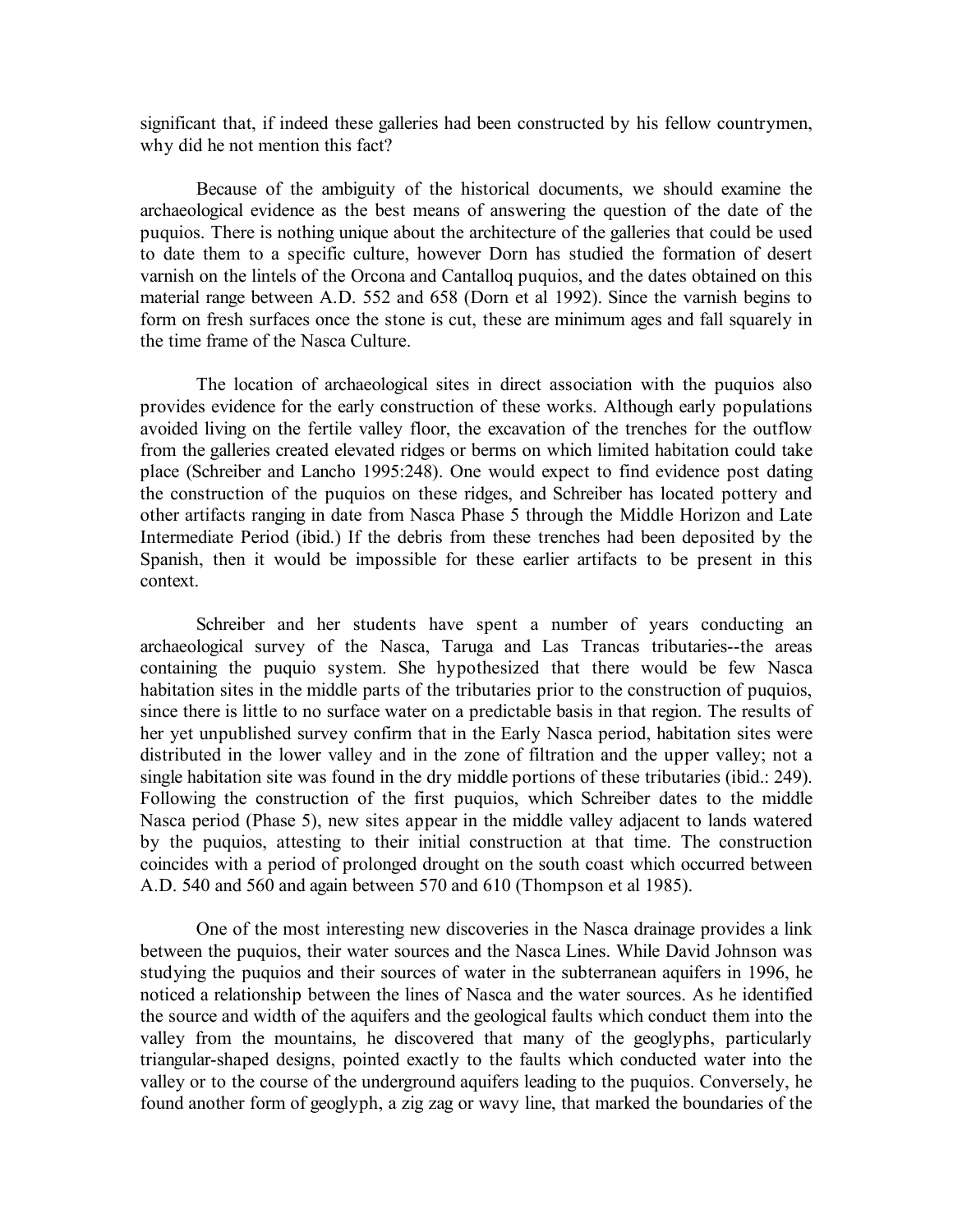aquifers and denoted the lack of water on either side (Johnson 1997) At this point, he decided to test his hypothesis. Instead of following the aquifers to determine if they were identified by the geoglyphs, he followed the geoglyphs to the water sources. Each time they clearly identified the aquifers. It would appear that the ancient peoples of the valley had sufficient geological and hydrological knowledge to identify and mark the underground water courses within the valley system.

When one thinks of the Nasca Lines, it is the large cluster of geoglyphs, both geometric and representational, on the Pampa de San José that comes to mind. This is the area where the tourists come to fly over the pampa and view the lines. Most people do not realize that the entire valley is covered with geoglyphs, many of which have not been adequately recorded. During 1996 and 1997, David Johnson, accompanied by archaeologist Donald Proulx, geologist Paul Salchert, volunteer Richard Schmidt, and a crew of Peruvian assistants, visited large sections of the lower Rio Grande, Nasca, Las Trancas and Taruga valleys. Often, in the most remote areas, huge geoglyphs were spotted, and in virtually every case, they pointed to faults which conducted water into or across the region. Johnson is in the process of mapping the location of the aquifers discovered to date, however much additional work needs to be accomplished. A team of geologists, hydrologists and archaeologists will continue this study over the next few years to gather even more convincing data to definitively solve the age old question of the function of the Nasca lines.

In the meantime, Johnson and his team hope that this new found knowledge will be of benefit to the people of the valley who are currently suffering from the lack of adequate water resources. Once the most productive aquifers can be identified, wells with pumps can be installed which should revolutionize agricultural productivity in the area.

# **Epilogue**

Since this paper was written almost 10 years ago (1998), several clarifications must be made. Johnson's theory about the role of geological faults and groundwater veins in conducting water into the valley's hydrological system has been modified to include the role of alluvial gravels in this process. He now accepts the idea that geoglyphs have a number of different functions, and that not all of them are associated with water. See my discussion of the Nasca Lines Project elsewhere on this web site: http://www-unix.oit.umass.edu/~proulx/Nasca\_Lines\_Project.html

Dorn's tecnique of using the desert varnish to date the stone construction of the puquios has been discredited. The method may be applicable in other situations, but has flaws when used in this case. In addition, many of the stones used in the constriction of the puquios have been replaced over the years, further compromising the dating.

In 2003, Katharina Schreiber and Josué Lancho Rojas published a more comprehensive book on the puquios. It contains a wealth of information not available in their 1995 journal article which I used when this paper was written (see the bibliography below).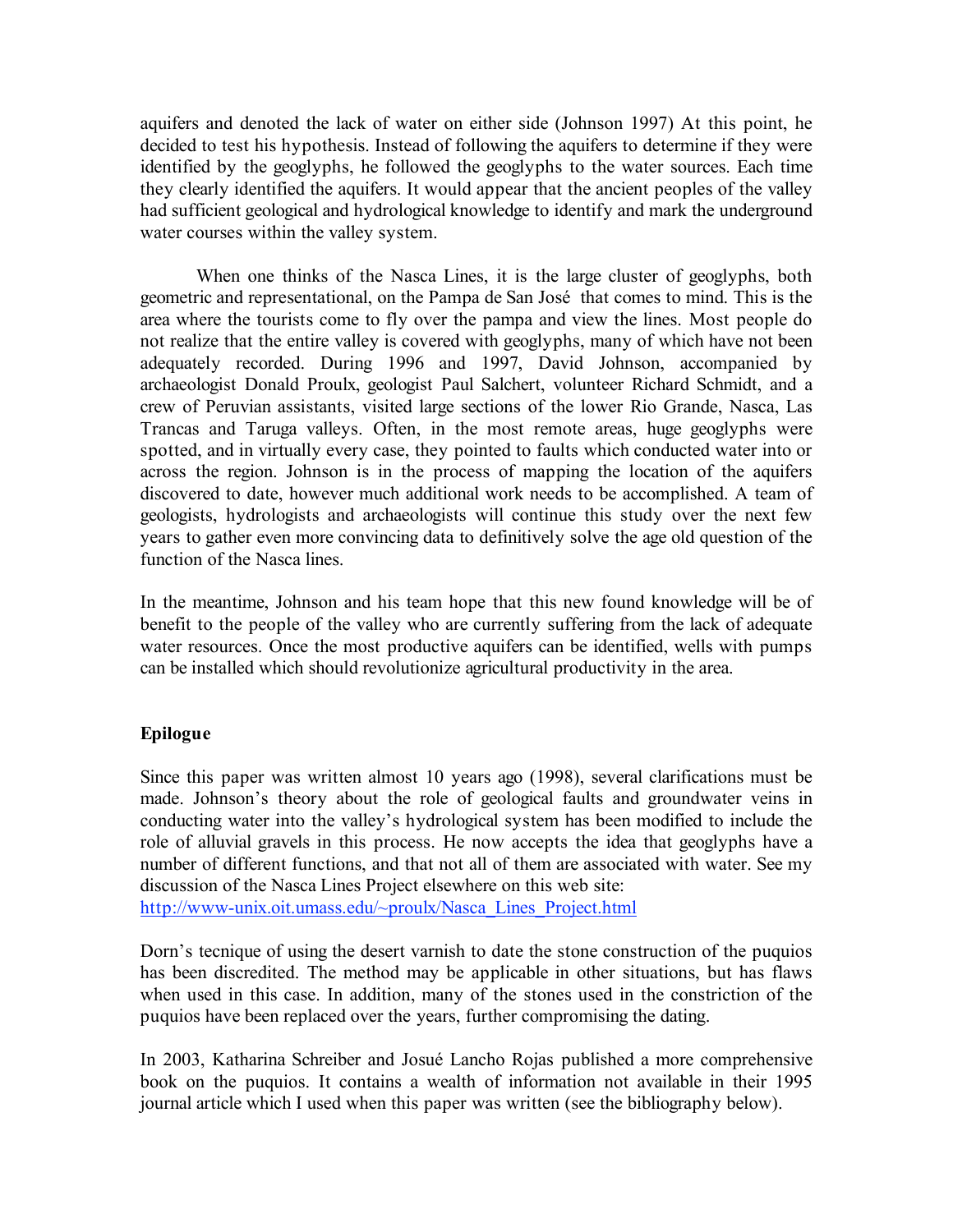## **Bibliography**

## Barnes, Monica and David Fleming

1991 Filtration-Gallery Irrigation in the Spanish new World. *Latin American Antiquity* 2:48-68.

## Carlson, Carl S.

2002 Geochemistry of Waters in the Rio Grande de Nasca Drainage Basin, Peru. M.A. Thesis, Department of Geosciences, University of Massachusetts

Dorn, R., P. Clarkson, M. Nobbs, L. Loendorf and D. Whitley

1992 New Approaches to the Radiocarbon Dating of Rock Varnish, with Examples from Drylands. *Annals of the American Association of Geographers* 82(1):136-151.

#### Johnson, David

1997 The Relationship Between the Lines of Nasca and Water Resources. Paper presented to the 16th Annual Meeting of the Northeast Conference on Andean Archaeology and Ethnohistory, University of Maine, Orono, October 5, 1997.

#### Kroeber, Alfred L. and Donald Collier

1998 *The Archaeology and Pottery of Nazca, Peru*. Walnut Creek: Altamira Press.

#### Mejía Xesspe, Toribio

1939 Acueductos y Caminos Antiguos de la Hoya del Río Grande de Nazca. *Actas y Trabajos Cientificos del 27 Congreso Internacional de Americanistas* 1:559-569.

#### ONERN (Oficina Nacional de Evaluación de Recursos Naturales)

1971 *Inventario, Evaluación, y Uso Racional de los Recursos Naturales de la Costa: Cuenca del Río Grande (Nazca)*. Lima: ONERN.

#### Regal, A.

1943 Los Acueductos Precolombinos de Nasca. *Revista de la Universidad Católica del Perú* 11(4-5);210-213.

#### Rossel Castro, P. A.

1942 Sistema de Irrigación Antigua de Rio Grande de Nasca. *Revista del Museo Nacional* 11(2):196-202. Lima.